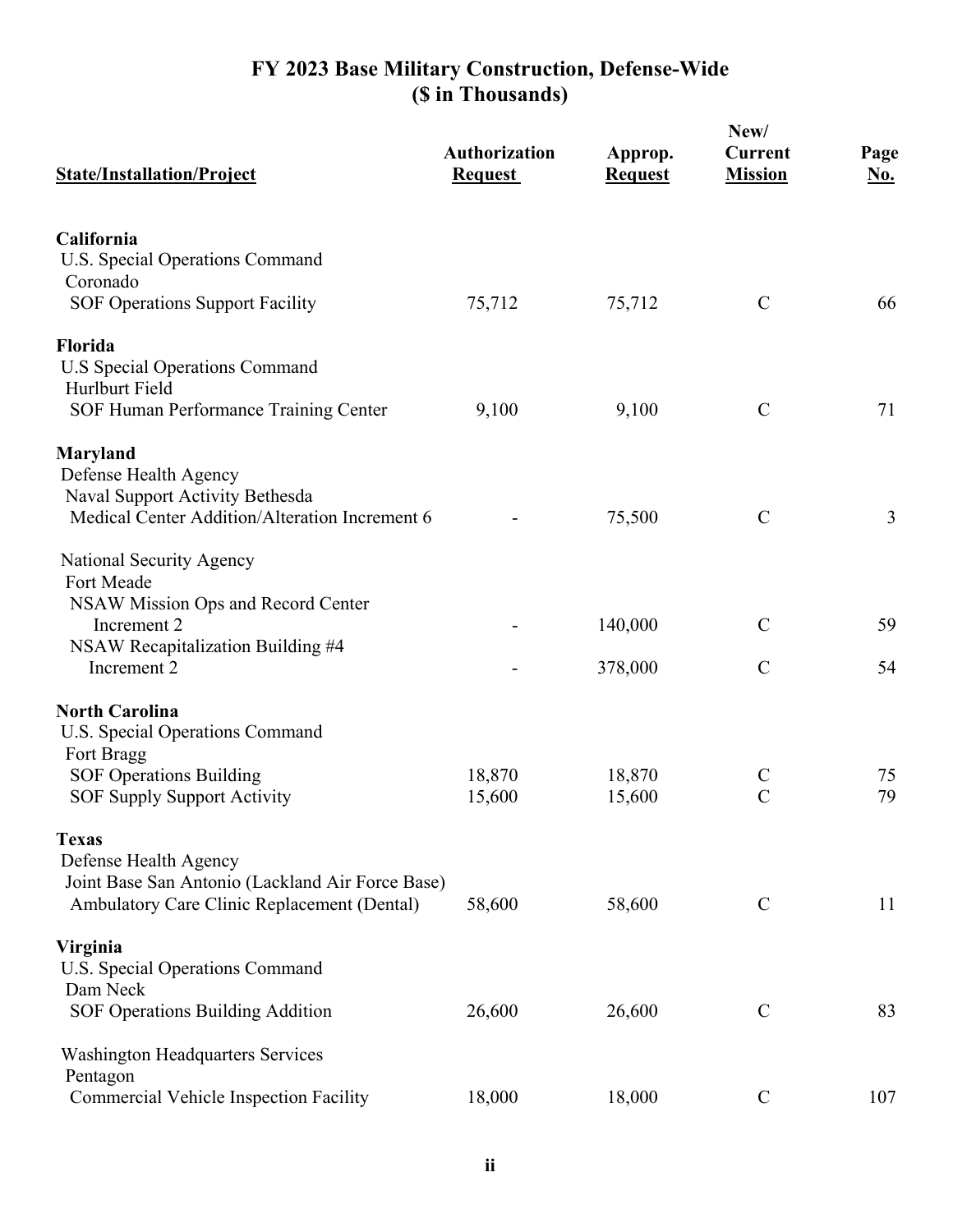## **FY 2023 Base Military Construction, Defense-Wide (\$ in Thousands)**

| <b>State/Installation/Project</b>           | <b>Authorization</b><br><b>Request</b> | Approp.<br><b>Request</b> | New/<br><b>Current</b><br><b>Mission</b> | Page<br><u>No.</u> |
|---------------------------------------------|----------------------------------------|---------------------------|------------------------------------------|--------------------|
| Germany                                     |                                        |                           |                                          |                    |
| Defense Health Agency                       |                                        |                           |                                          |                    |
| <b>Rhine Ordnance Barracks</b>              |                                        |                           |                                          |                    |
| Medical Center Replacement Increment 10     |                                        | 299,790                   | $\mathcal{C}$                            | 15                 |
| DoD Education Activity                      |                                        |                           |                                          |                    |
| Baumholder                                  |                                        |                           |                                          |                    |
| Baumholder Elementary School                | 71,000                                 | 71,000                    | $\mathcal{C}$                            | 37                 |
| Weisbaden                                   |                                        |                           |                                          |                    |
| Clay Kaserne Elementary School              |                                        | 60,000                    | $\mathcal{C}$                            | 41                 |
| U.S. Special Operation Command              |                                        |                           |                                          |                    |
| Baumholder                                  |                                        |                           |                                          |                    |
| <b>SOF Battalion Annex</b>                  | 22,468                                 | 22,468                    | $\mathbf C$                              | 97                 |
| <b>SOF Communications Annex</b>             | 9,885                                  | 9,885                     | $\mathcal{C}$                            | 94                 |
| <b>SOF Operations Annex</b>                 | 23,768                                 | 23,768                    | $\overline{C}$                           | 90                 |
| <b>SOF Support Annex</b>                    | 21,902                                 | 21,902                    | $\overline{C}$                           | 87                 |
| Japan                                       |                                        |                           |                                          |                    |
| Defense Logistics Agency                    |                                        |                           |                                          |                    |
| Iwakuni                                     |                                        |                           |                                          |                    |
| PDI: Bulk Storage Tanks Phase 1             |                                        | 85,000                    | $\mathcal{C}$                            | 25                 |
| Yokota Air Base                             |                                        |                           |                                          |                    |
| PDI: Bulk Storage Tanks Phase 1 Increment 2 |                                        | 44,000                    | $\mathcal{C}$                            | 29                 |
| DoD Education Activity                      |                                        |                           |                                          |                    |
| Yokosuka                                    |                                        |                           |                                          |                    |
| Kinnick High School Increment 2             |                                        | 20,000                    | $\mathcal{C}$                            | 46                 |
| U.S. Special Operations Command             |                                        |                           |                                          |                    |
| Yokota Air Base                             |                                        |                           |                                          |                    |
| PDI: Operations and Warehouse Facilities    | 72,154                                 | 72,154                    | $\mathbf C$                              | 101                |